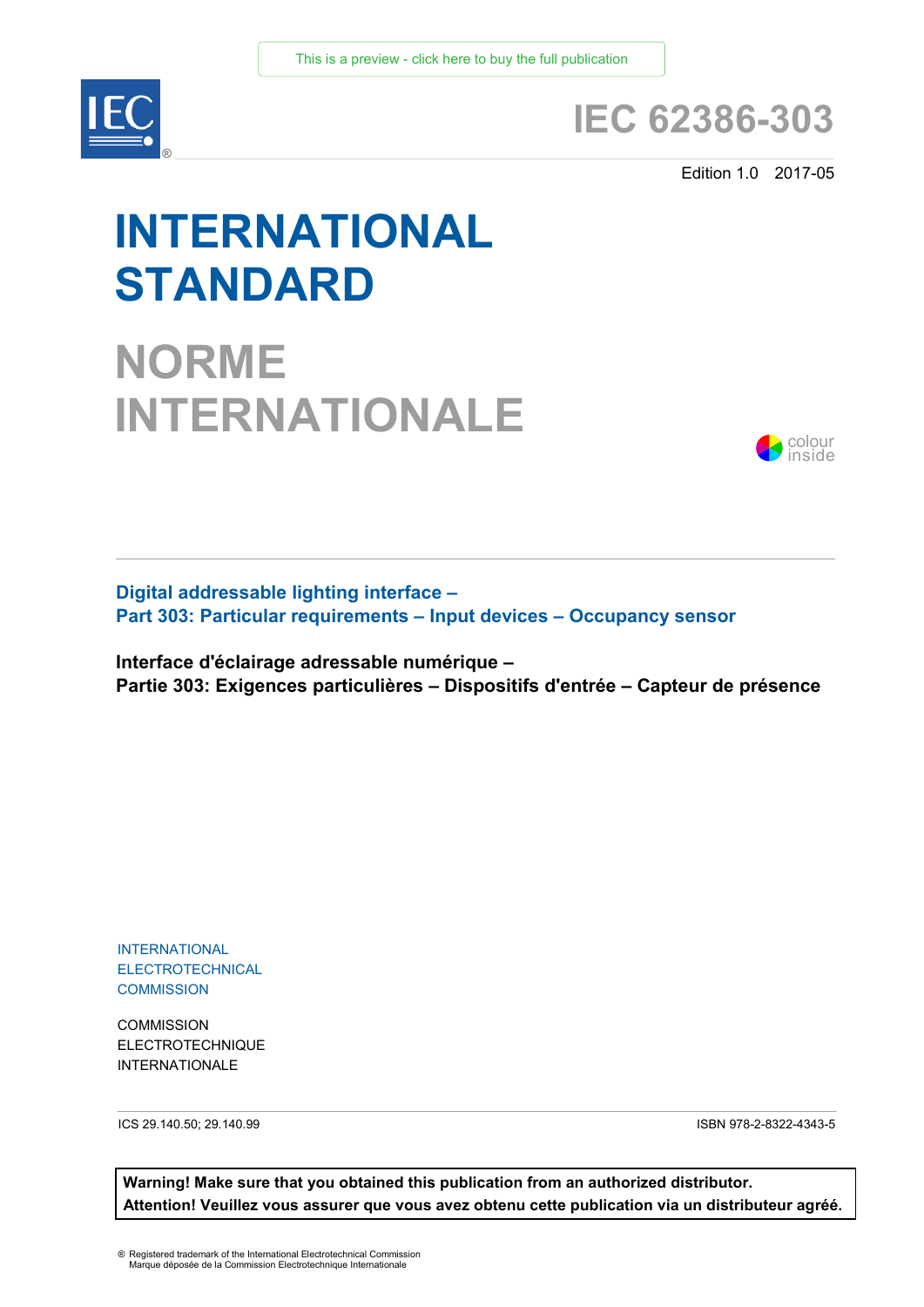$-2-$ 

IEC 62386-303:2017 © IEC 2017

### **CONTENTS**

| 1  |              |  |  |
|----|--------------|--|--|
| 2  |              |  |  |
| 3  |              |  |  |
| 4  |              |  |  |
|    | 4.1          |  |  |
|    | 4.2          |  |  |
|    | 4.3          |  |  |
| 5  |              |  |  |
| 6  |              |  |  |
| 7  |              |  |  |
| 8  |              |  |  |
|    |              |  |  |
| 9  |              |  |  |
|    | 9.1          |  |  |
|    | 9.2          |  |  |
|    | 9.3<br>9.3.1 |  |  |
|    | 9.3.2        |  |  |
|    | 9.3.3        |  |  |
|    | 9.4          |  |  |
|    | 9.4.1        |  |  |
|    | 9.4.2        |  |  |
|    | 9.4.3        |  |  |
|    | 9.4.4        |  |  |
|    | 9.4.5        |  |  |
|    | 9.4.6        |  |  |
|    | 9.5          |  |  |
|    | 9.5.1        |  |  |
|    | 9.5.2        |  |  |
|    | 9.5.3        |  |  |
|    | 9.5.4        |  |  |
|    | 9.5.5        |  |  |
|    | 9.6          |  |  |
|    | 9.6.1        |  |  |
|    | 9.6.2        |  |  |
|    | 9.6.3        |  |  |
| 10 |              |  |  |
| 11 |              |  |  |
|    | 11.1         |  |  |
|    | 11.2         |  |  |
|    | 11.2.1       |  |  |
|    | 11.2.2       |  |  |
|    | 11.3         |  |  |
|    | 11.3.1       |  |  |
|    | 11.3.2       |  |  |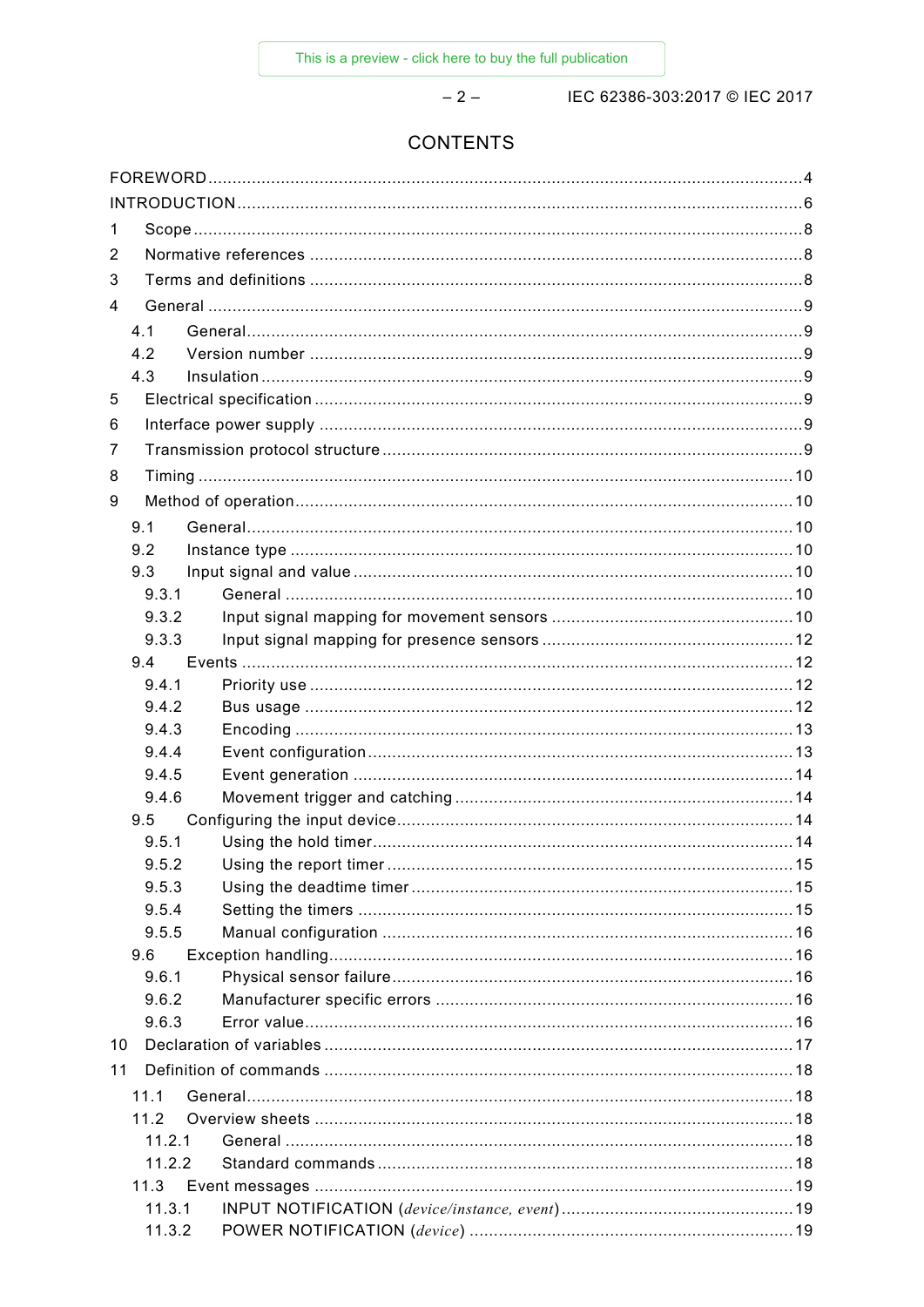IEC 62386-303:2017 © IEC 2017

#### $-3-$

| 11.4   |                                                                                  |  |
|--------|----------------------------------------------------------------------------------|--|
| 11.5   |                                                                                  |  |
| 11.6   |                                                                                  |  |
| 11.7   |                                                                                  |  |
| 11.7.1 |                                                                                  |  |
| 11.7.2 |                                                                                  |  |
| 11.7.3 |                                                                                  |  |
| 11.8   |                                                                                  |  |
| 11.8.1 |                                                                                  |  |
| 11.8.2 |                                                                                  |  |
| 11.8.3 |                                                                                  |  |
| 11.8.4 |                                                                                  |  |
| 11.8.5 |                                                                                  |  |
|        |                                                                                  |  |
| 11.9.1 |                                                                                  |  |
| 11.9.2 |                                                                                  |  |
| 11.9.3 |                                                                                  |  |
| 11.9.4 |                                                                                  |  |
| 11.9.5 |                                                                                  |  |
| 11.9.6 |                                                                                  |  |
|        |                                                                                  |  |
|        |                                                                                  |  |
|        |                                                                                  |  |
|        |                                                                                  |  |
|        |                                                                                  |  |
|        | Figure 3 – State diagram for presence sensor………………………………………………………………………12        |  |
|        |                                                                                  |  |
|        |                                                                                  |  |
|        |                                                                                  |  |
|        |                                                                                  |  |
|        |                                                                                  |  |
|        |                                                                                  |  |
|        | Table 6 – " <i>instanceErrorByte"</i> values ………………………………………………………………………………………17 |  |
|        |                                                                                  |  |
|        |                                                                                  |  |
|        | Table 8 - Restrictions to instance variables defined in IEC 62386-103:2014 and   |  |
|        |                                                                                  |  |
|        |                                                                                  |  |
|        |                                                                                  |  |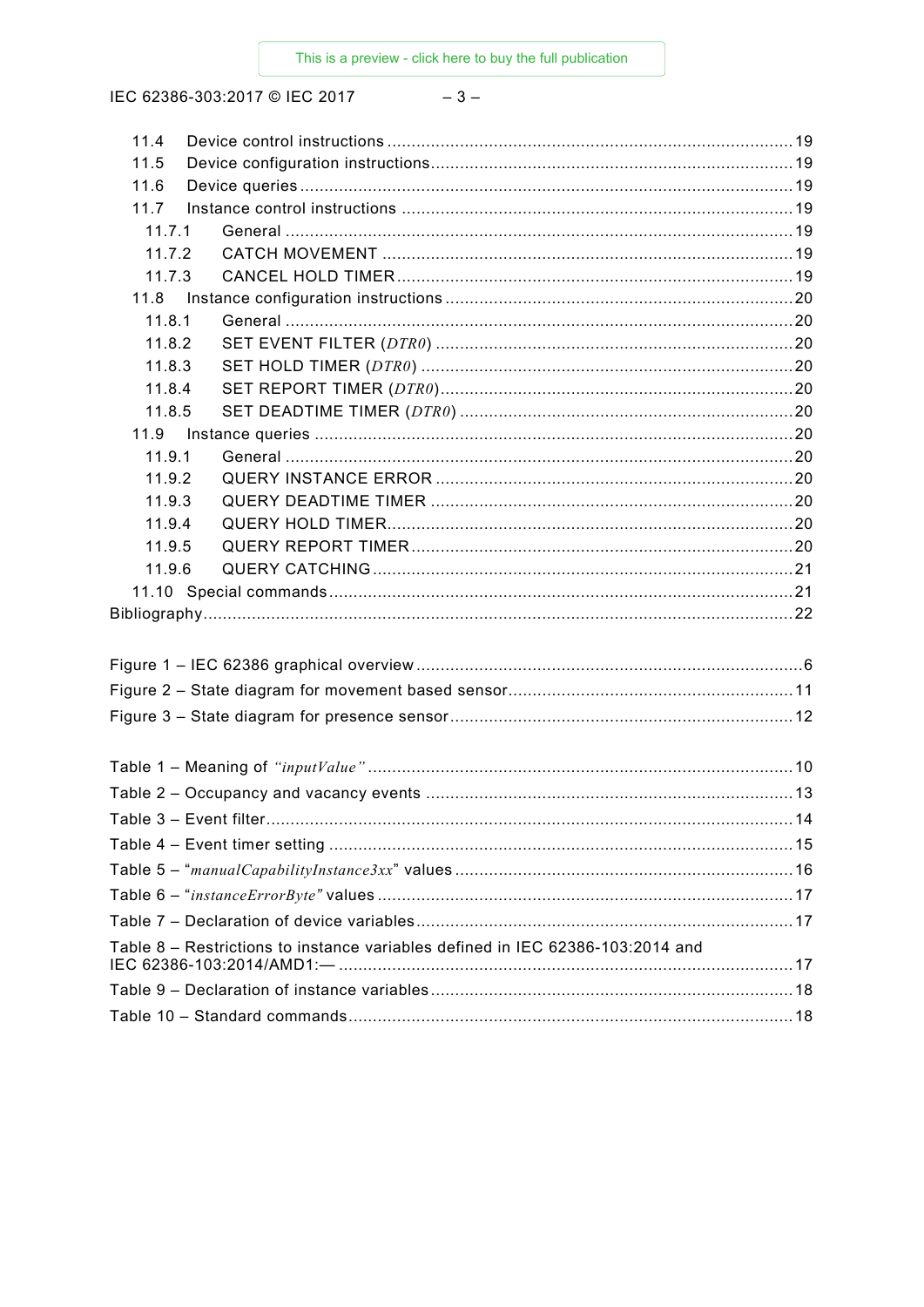[This is a preview - click here to buy the full publication](https://webstore.iec.ch/publication/34288&preview=1)

– 4 – IEC 62386-303:2017 © IEC 2017

#### INTERNATIONAL ELECTROTECHNICAL COMMISSION

\_\_\_\_\_\_\_\_\_\_\_\_

#### **DIGITAL ADDRESSABLE LIGHTING INTERFACE –**

#### **Part 303: Particular requirements – Input devices – Occupancy sensor**

#### FOREWORD

- <span id="page-3-0"></span>1) The International Electrotechnical Commission (IEC) is a worldwide organization for standardization comprising all national electrotechnical committees (IEC National Committees). The object of IEC is to promote international co-operation on all questions concerning standardization in the electrical and electronic fields. To this end and in addition to other activities, IEC publishes International Standards, Technical Specifications, Technical Reports, Publicly Available Specifications (PAS) and Guides (hereafter referred to as "IEC Publication(s)"). Their preparation is entrusted to technical committees; any IEC National Committee interested in the subject dealt with may participate in this preparatory work. International, governmental and nongovernmental organizations liaising with the IEC also participate in this preparation. IEC collaborates closely with the International Organization for Standardization (ISO) in accordance with conditions determined by agreement between the two organizations.
- 2) The formal decisions or agreements of IEC on technical matters express, as nearly as possible, an international consensus of opinion on the relevant subjects since each technical committee has representation from all interested IEC National Committees.
- 3) IEC Publications have the form of recommendations for international use and are accepted by IEC National Committees in that sense. While all reasonable efforts are made to ensure that the technical content of IEC Publications is accurate, IEC cannot be held responsible for the way in which they are used or for any misinterpretation by any end user.
- 4) In order to promote international uniformity, IEC National Committees undertake to apply IEC Publications transparently to the maximum extent possible in their national and regional publications. Any divergence between any IEC Publication and the corresponding national or regional publication shall be clearly indicated in the latter.
- 5) IEC itself does not provide any attestation of conformity. Independent certification bodies provide conformity assessment services and, in some areas, access to IEC marks of conformity. IEC is not responsible for any services carried out by independent certification bodies.
- 6) All users should ensure that they have the latest edition of this publication.
- 7) No liability shall attach to IEC or its directors, employees, servants or agents including individual experts and members of its technical committees and IEC National Committees for any personal injury, property damage or other damage of any nature whatsoever, whether direct or indirect, or for costs (including legal fees) and expenses arising out of the publication, use of, or reliance upon, this IEC Publication or any other IEC Publications.
- 8) Attention is drawn to the Normative references cited in this publication. Use of the referenced publications is indispensable for the correct application of this publication.
- 9) Attention is drawn to the possibility that some of the elements of this IEC Publication may be the subject of patent rights. IEC shall not be held responsible for identifying any or all such patent rights.

International Standard IEC 62386-303 has been prepared by subcommittee 34C: Auxiliaries for lamps, of IEC technical committee 34: Lamps and related equipment.

The text of this standard is based on the following documents:

| <b>FDIS</b>   | Report on voting |
|---------------|------------------|
| 34C/1313/FDIS | 34C/1333/RVD     |

Full information on the voting for the approval of this International Standard can be found in the report on voting indicated in the above table.

This document has been drafted in accordance with the ISO/IEC Directives, Part 2.

This Part 303 of IEC 62386 is intended to be used in conjunction with: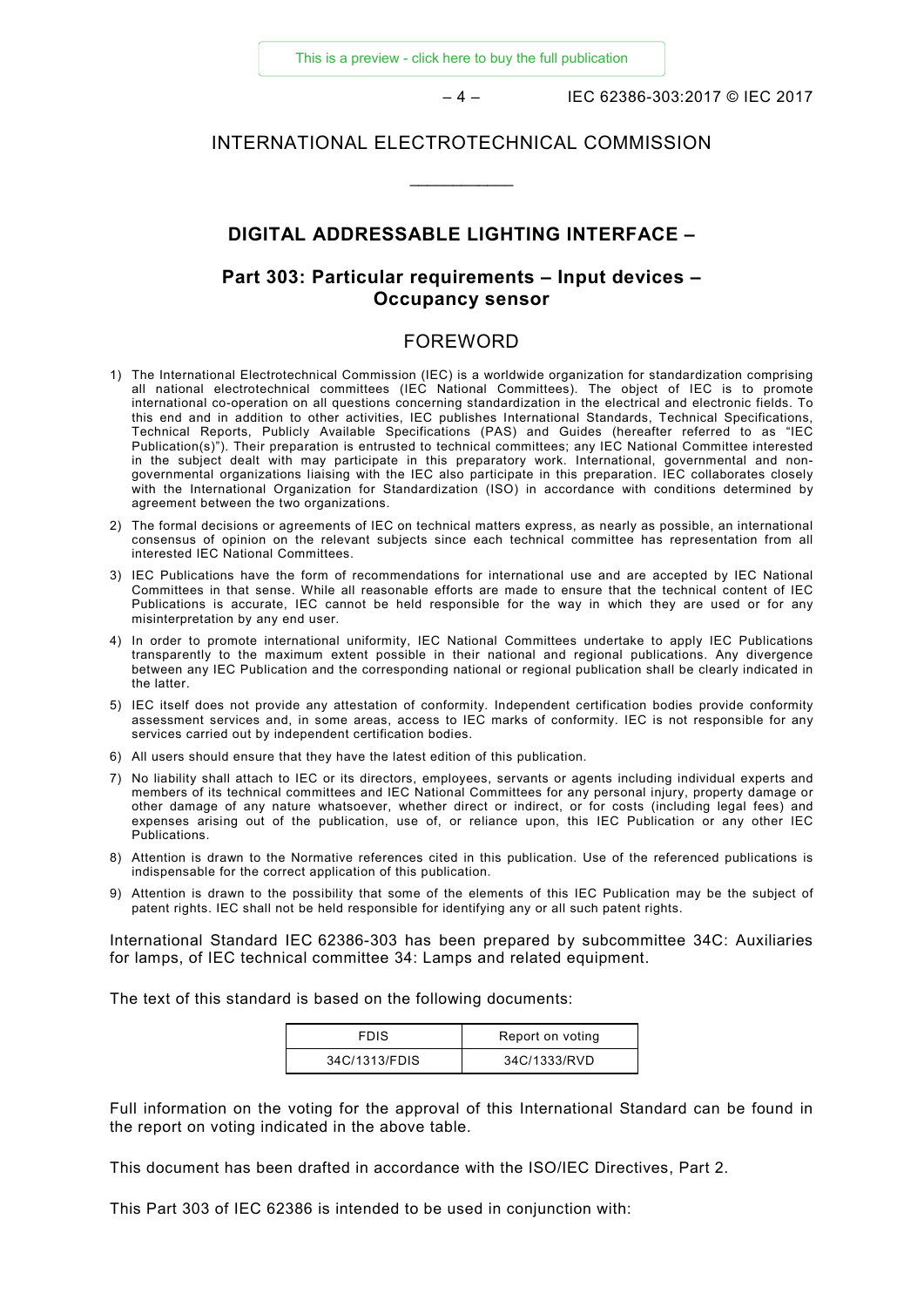IEC 62386-303:2017 © IEC 2017 – 5 –

- Part 101, which contains general requirements for system components;
- Part 103, which contains general requirements for control devices.

A list of all parts in the IEC 62386 series, published under the general title: *Digital addressable lighting interface*, can be found on the IEC website.

The committee has decided that the contents of this document will remain unchanged until the stability date indicated on the IEC website under "http://webstore.iec.ch" in the data related to the specific document. At this date, the document will be

- reconfirmed,
- withdrawn,
- replaced by a revised edition, or
- amended.

**IMPORTANT – The 'colour inside' logo on the cover page of this publication indicates that it contains colours which are considered to be useful for the correct understanding of its contents. Users should therefore print this document using a colour printer.**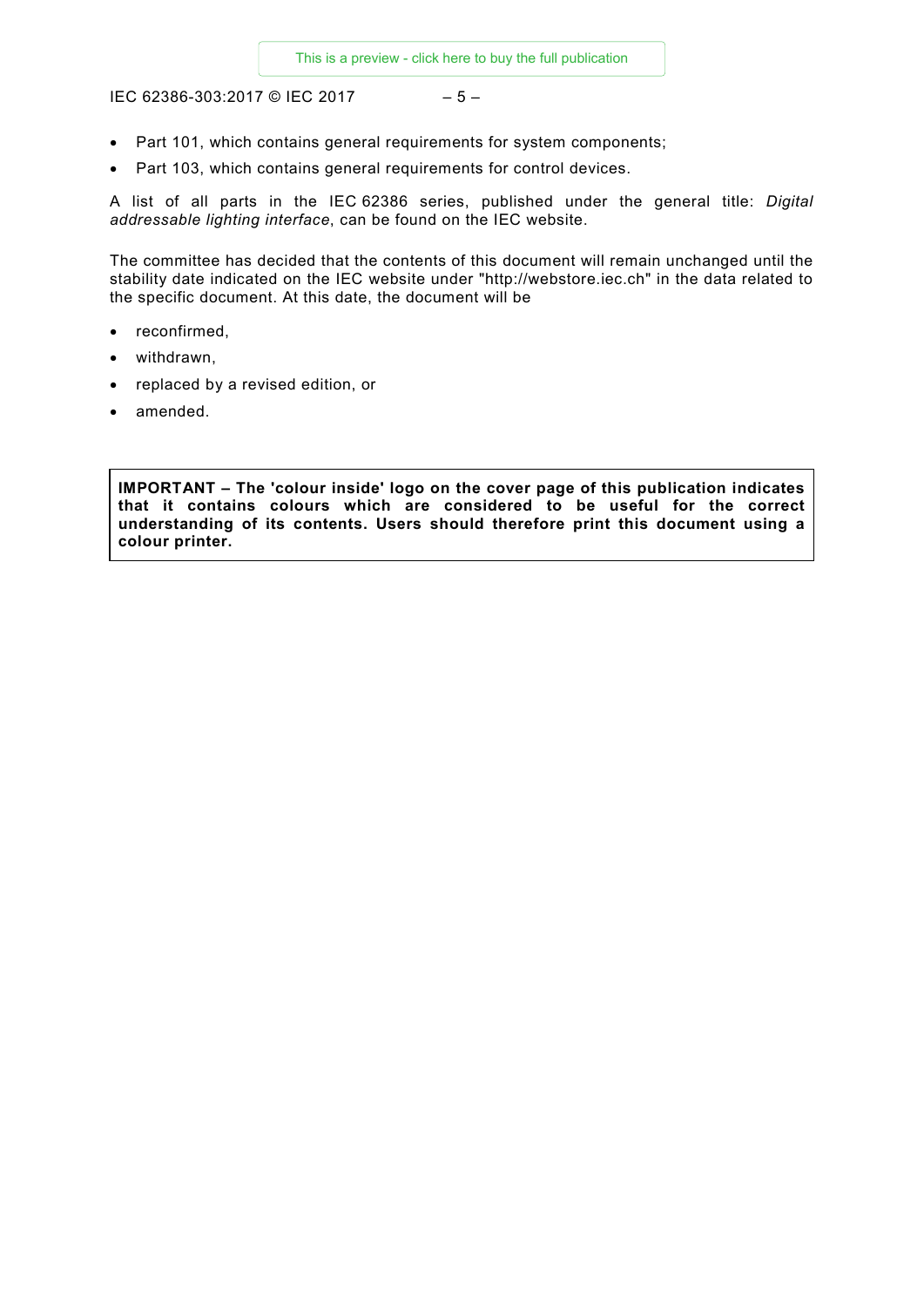$-6 -$  IEC 62386-303:2017 © IEC 2017

#### INTRODUCTION

<span id="page-5-0"></span>IEC 62386 contains several parts, referred to as series. The 1xx series includes the basic specifications. Part 101 contains general requirements for system components, Part 102 extends this information with general requirements for control gear and Part 103 extends it further with general requirements for control devices.

The 2xx parts extend the general requirements for control gear with lamp specific extensions (mainly for backward compatibility with Edition 1 of IEC 62386) and with control gear specific features.

The 3xx parts extend the general requirements for control devices with input device specific extensions describing the instance types as well as some common features that can be combined with multiple instance types.

This first edition of IEC 62386-303 is to be used in conjunction with IEC 62386-101:2014, IEC 62386-101:2014/AMD1:—, IEC 62386-103:2014 and IEC 62386-103:2014/AMD1:— The division of IEC 62386 into separately published parts provides for ease of future amendments and revisions. Additional requirements will be added as and when a need for them is recognized.

The setup of the standards is graphically represented in [Figure 1](#page-5-1) below.



**Figure 1 – IEC 62386 graphical overview**

<span id="page-5-1"></span>This document, and the other parts that make up the IEC 62386-300 series, in referring to any of the clauses of IEC 62386-1XX, specifies the extent to which such a clause is applicable; the parts also include additional requirements, as necessary.

Where the requirements of any of the clauses of IEC 62386-1XX are referred to in this document by the sentence "The requirements of IEC 62386-1XX, Clause "n" apply", this sentence is to be interpreted as meaning that all requirements of the clause in question of Part 1XX apply, except any which are clearly inapplicable.

The standardization of the control interface for control devices is intended to achieve compatible co-existence and multi-master operation between electronic control gear and lighting control devices, below the level of building management systems. This document describes a method of implementing occupancy sensors.

All numbers used in this document are decimal numbers unless otherwise noted. Hexadecimal numbers are given in the format 0xVV, where VV is the value. Binary numbers are given in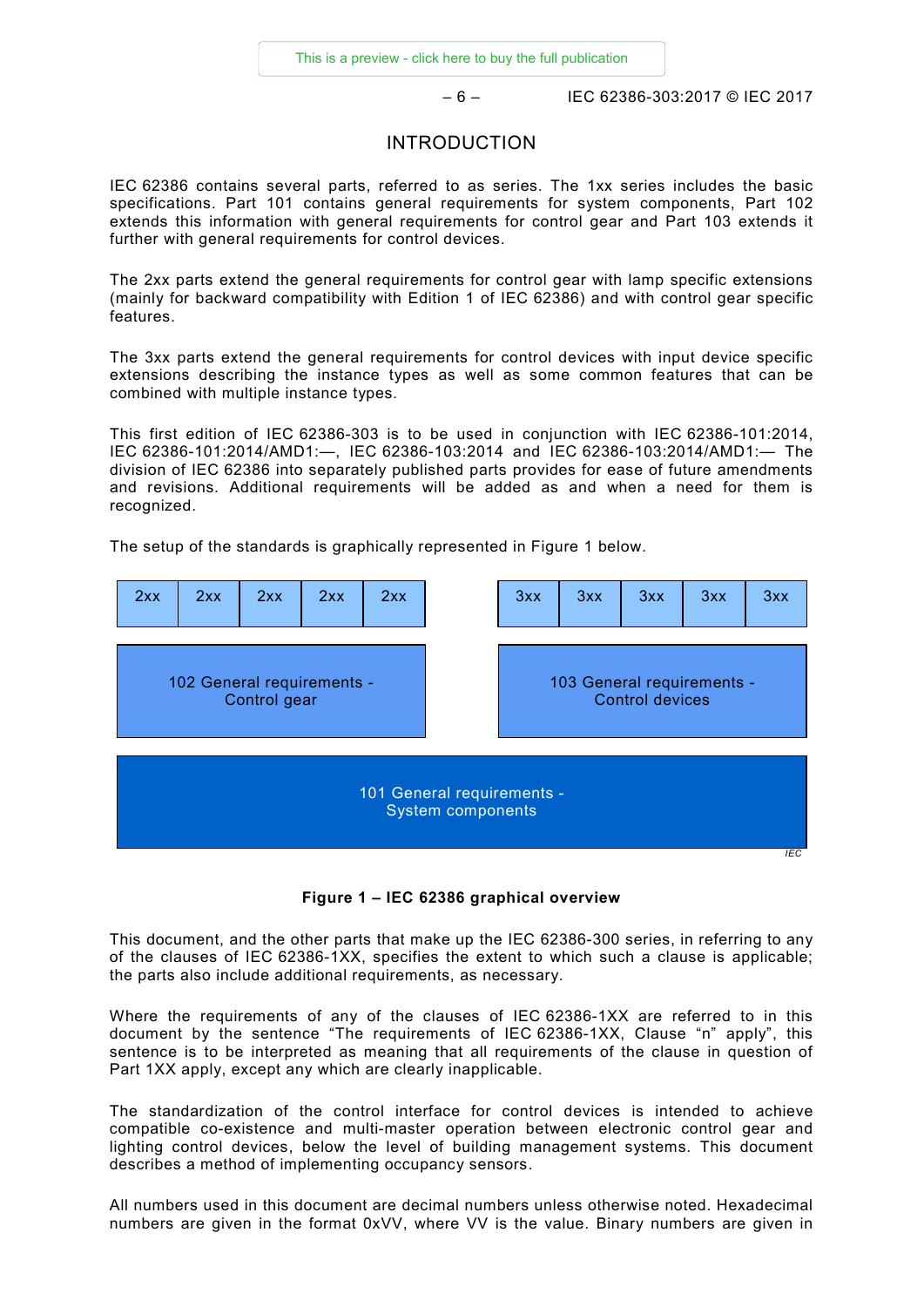IEC 62386-303:2017 © IEC 2017 – 7 –

the format XXXXXXXXb or in the format XXXX XXXX, where X is 0 or 1; "x" in binary numbers means "don't care".

The following typographic expressions are used:

Variables: *"variableName"* or *"variableName[3:0]"*, giving only bits 3 to 0 of *"variableName"*.

Range of values: [lowest, highest]

Command: "COMMAND NAME"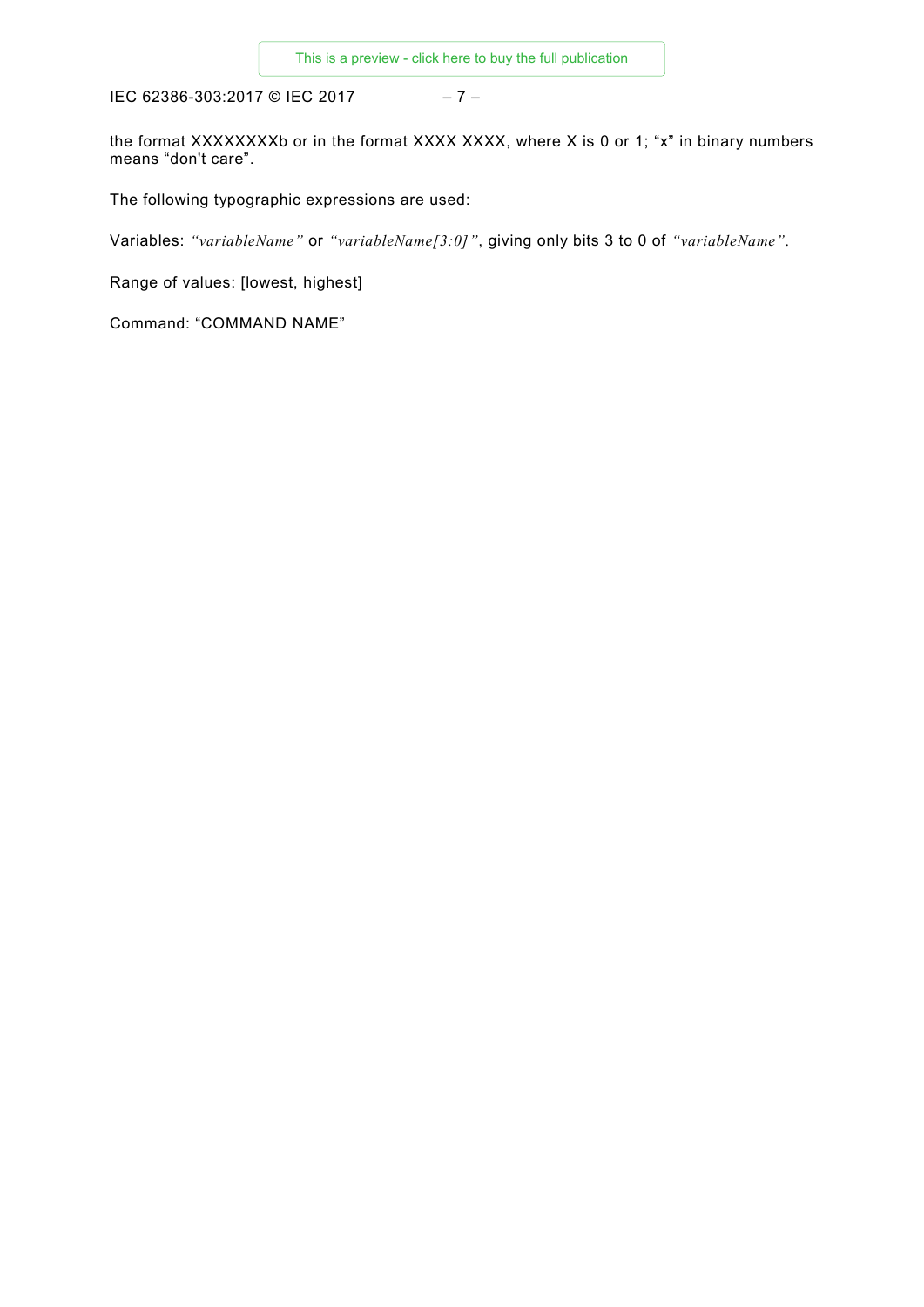– 8 – IEC 62386-303:2017 © IEC 2017

#### **DIGITAL ADDRESSABLE LIGHTING INTERFACE –**

#### **Part 303: Particular requirements – Input devices – Occupancy sensor**

#### <span id="page-7-0"></span>**1 Scope**

This part of IEC 62386 specifies a bus system for control by digital signals of electronic lighting equipment which is in line with the requirements of IEC 61347, with the addition of DC supplies.

This document is only applicable to IEC 62386-103:2014 and IEC 62386-103:2014/AMD1: input devices that deliver occupancy information to the lighting control system through movement or presence sensing.

NOTE Requirements for testing individual products during production are not included.

#### <span id="page-7-1"></span>**2 Normative references**

\_\_\_\_\_\_\_\_\_\_\_\_\_

The following documents are referred to in the text in such a way that some or all of their content constitutes requirements of this document. For dated references, only the edition cited applies. For undated references, the latest edition of the referenced document (including any amendments) applies.

IEC 62386-101:2014, *Digital addressable lighting interface – Part 101: General requirements – System components* IEC 62386-101:2014/AMD1:—[1](#page-7-3)

IEC 62386-103:2014, *Digital addressable lighting interface – Part 103: General requirements – Control devices* IEC 62386-103:2014/AMD1:—[2](#page-7-4)

<span id="page-7-2"></span>IEC 62386-333:—[3,](#page-7-5) *Digital addressable lighting interface – Part 333: Particular requirements for control devices – Manual configuration (feature type 33)*

<span id="page-7-3"></span><sup>1</sup> Under preparation. Stage at the time of publication: IEC ACDV 62386-101/AMD1:2017.

<span id="page-7-4"></span><sup>2</sup> Under preparation. Stage at the time of publication: IEC ACDV 62386-103/AMD1:2017.

<span id="page-7-5"></span><sup>3</sup> Under preparation. Stage at the time of publication: IEC CCDV 62386-333:2017.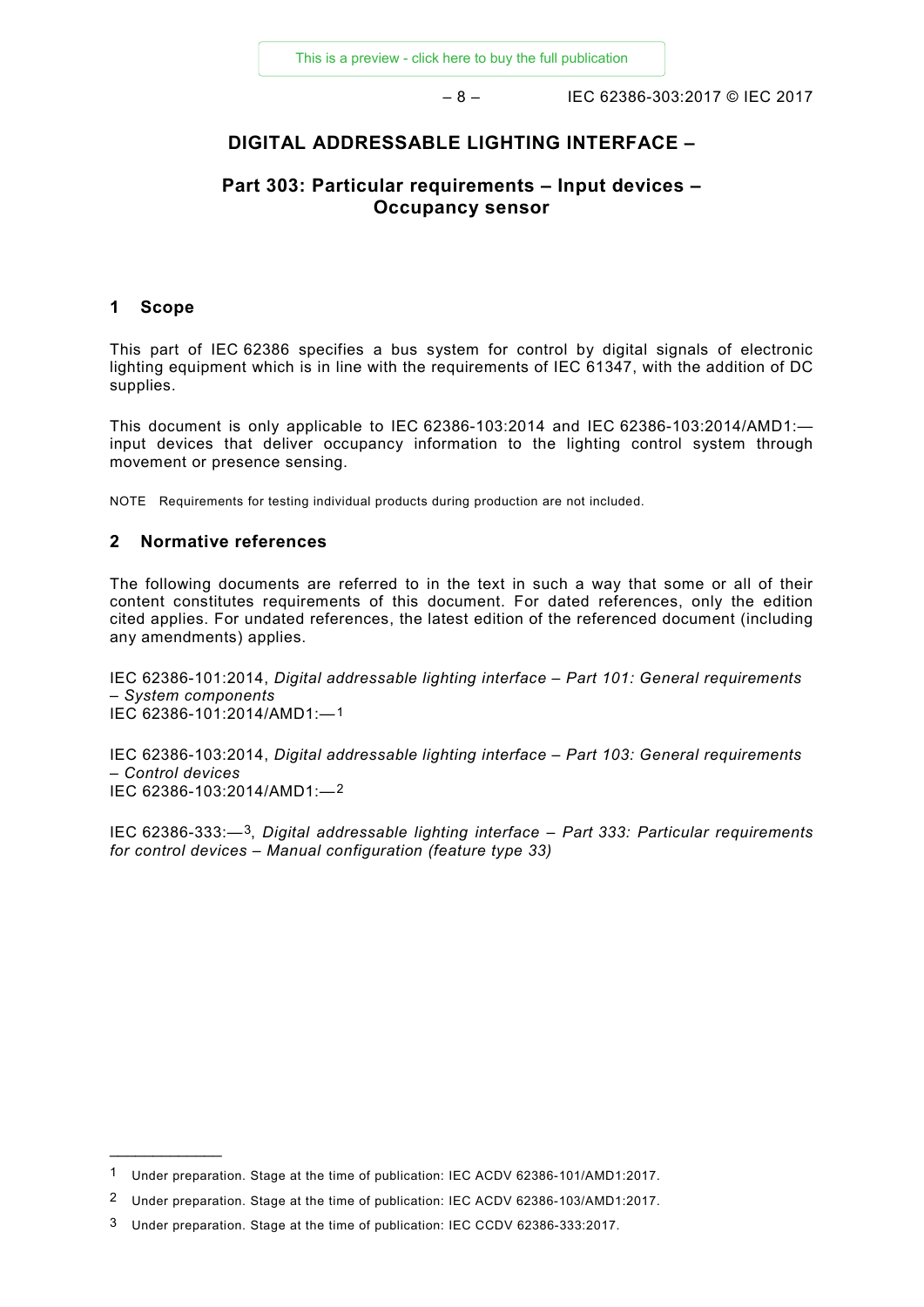$-24-$ 

IEC 62386-303:2017 © IEC 2017

#### SOMMAIRE

| 1              |              |                                                                 |  |
|----------------|--------------|-----------------------------------------------------------------|--|
| $\overline{2}$ |              |                                                                 |  |
| 3              |              |                                                                 |  |
| 4              |              |                                                                 |  |
|                | 4.1          |                                                                 |  |
|                | 4.2          |                                                                 |  |
|                | 4.3          |                                                                 |  |
| 5              |              |                                                                 |  |
| 6              |              |                                                                 |  |
| 7              |              |                                                                 |  |
| 8              |              |                                                                 |  |
| 9              |              |                                                                 |  |
|                | 9.1          |                                                                 |  |
|                | 9.2          |                                                                 |  |
|                | 9.3          |                                                                 |  |
|                | 9.3.1        |                                                                 |  |
|                | 9.3.2        | Mise en correspondance du signal d'entrée pour les capteurs de  |  |
|                |              |                                                                 |  |
|                | 9.3.3        | Mise en correspondance de signaux d'entrée pour les capteurs de |  |
|                | 9.4          |                                                                 |  |
|                | 9.4.1        |                                                                 |  |
|                | 9.4.2        |                                                                 |  |
|                | 9.4.3        |                                                                 |  |
|                | 9.4.4        |                                                                 |  |
|                |              |                                                                 |  |
|                | 9.4.5        |                                                                 |  |
|                | 9.4.6        |                                                                 |  |
|                | 9.5          |                                                                 |  |
|                | 9.5.1        |                                                                 |  |
|                | 9.5.2        |                                                                 |  |
|                | 9.5.3        |                                                                 |  |
|                | 9.5.4        |                                                                 |  |
|                | 9.5.5        |                                                                 |  |
|                | 9.6          |                                                                 |  |
|                | 9.6.1        |                                                                 |  |
|                | 9.6.2        |                                                                 |  |
| 10             | 9.6.3        |                                                                 |  |
| 11             |              |                                                                 |  |
|                |              |                                                                 |  |
|                | 11.1<br>11.2 |                                                                 |  |
|                | 11.2.1       |                                                                 |  |
|                | 11.2.2       |                                                                 |  |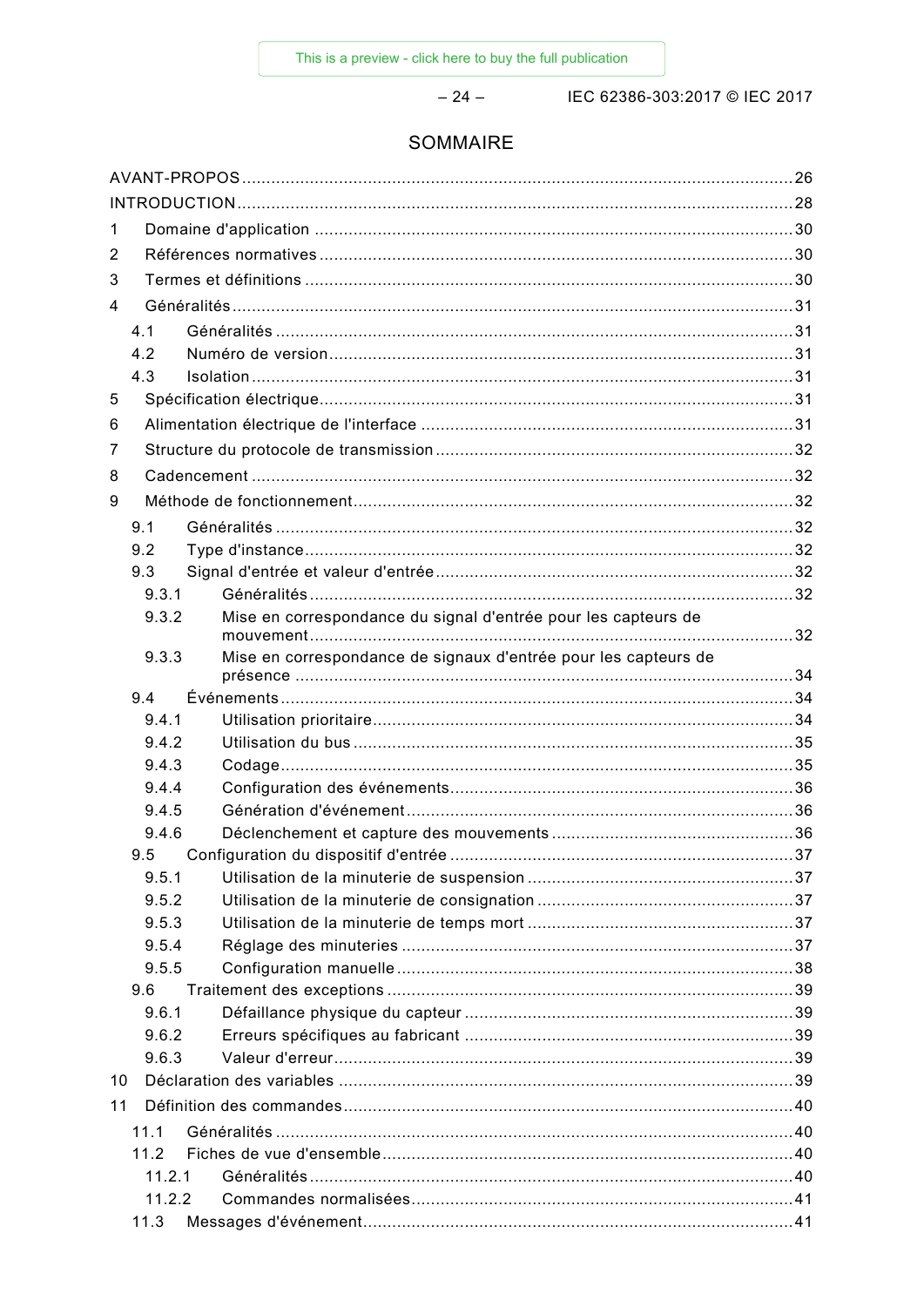IEC 62386-303:2017 © IEC 2017 – 25 –

| 11.3.1 |                                                                                      |  |
|--------|--------------------------------------------------------------------------------------|--|
| 11.3.2 |                                                                                      |  |
| 11.4   |                                                                                      |  |
| 11.5   |                                                                                      |  |
| 11.6   |                                                                                      |  |
| 11.7   |                                                                                      |  |
| 11.7.1 |                                                                                      |  |
| 11.7.2 |                                                                                      |  |
| 11.7.3 |                                                                                      |  |
| 11.8   |                                                                                      |  |
| 11.8.1 |                                                                                      |  |
| 11.8.2 |                                                                                      |  |
| 11.8.3 |                                                                                      |  |
| 11.8.4 |                                                                                      |  |
| 11.8.5 |                                                                                      |  |
| 11.9   |                                                                                      |  |
| 11.9.1 |                                                                                      |  |
| 11.9.2 |                                                                                      |  |
| 11.9.3 |                                                                                      |  |
| 11.9.4 |                                                                                      |  |
| 11.9.5 |                                                                                      |  |
| 11.9.6 |                                                                                      |  |
|        |                                                                                      |  |
|        |                                                                                      |  |
|        |                                                                                      |  |
|        |                                                                                      |  |
|        |                                                                                      |  |
|        |                                                                                      |  |
|        |                                                                                      |  |
|        |                                                                                      |  |
|        |                                                                                      |  |
|        |                                                                                      |  |
|        |                                                                                      |  |
|        |                                                                                      |  |
|        |                                                                                      |  |
|        | Tableau 8 - Restrictions des variables d'instance définies dans l'IEC 62386-103:2014 |  |
|        |                                                                                      |  |
|        |                                                                                      |  |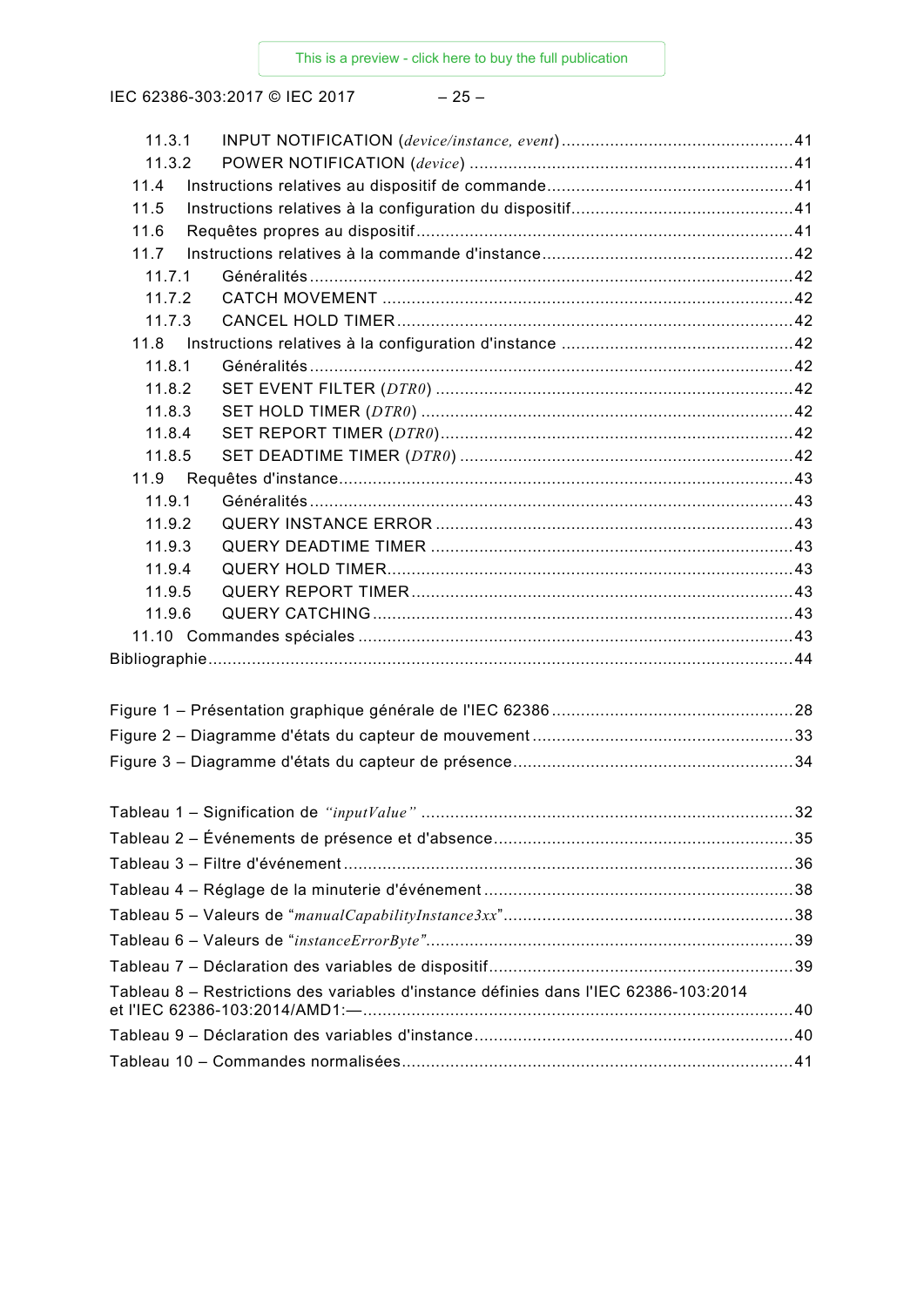[This is a preview - click here to buy the full publication](https://webstore.iec.ch/publication/34288&preview=1)

– 26 – IEC 62386-303:2017 © IEC 2017

#### COMMISSION ÉLECTROTECHNIQUE INTERNATIONALE

\_\_\_\_\_\_\_\_\_\_\_\_

#### **INTERFACE D'ÉCLAIRAGE ADRESSABLE NUMÉRIQUE –**

#### **Partie 303: Exigences particulières – Dispositifs d'entrée – Capteur de présence**

#### AVANT-PROPOS

- <span id="page-10-0"></span>1) La Commission Électrotechnique Internationale (IEC) est une organisation mondiale de normalisation composée de l'ensemble des comités électrotechniques nationaux (Comités nationaux de l'IEC). L'IEC a pour objet de favoriser la coopération internationale pour toutes les questions de normalisation dans les domaines de l'électricité et de l'électronique. À cet effet, l'IEC – entre autres activités – publie des Normes internationales, des Spécifications techniques, des Rapports techniques, des Spécifications accessibles au public (PAS) et des Guides (ci-après dénommés "Publication(s) de l'IEC"). Leur élaboration est confiée à des comités d'études, aux travaux desquels tout Comité national intéressé par le sujet traité peut participer. Les organisations internationales, gouvernementales et non gouvernementales, en liaison avec l'IEC, participent également aux travaux. L'IEC collabore étroitement avec l'Organisation Internationale de Normalisation (ISO), selon des conditions fixées par accord entre les deux organisations.
- 2) Les décisions ou accords officiels de l'IEC concernant les questions techniques représentent, dans la mesure du possible, un accord international sur les sujets étudiés, étant donné que les Comités nationaux de l'IEC intéressés sont représentés dans chaque comité d'études.
- 3) Les Publications de l'IEC se présentent sous la forme de recommandations internationales et sont agréées comme telles par les Comités nationaux de l'IEC. Tous les efforts raisonnables sont entrepris afin que l'IEC s'assure de l'exactitude du contenu technique de ses publications; l'IEC ne peut pas être tenue responsable de l'éventuelle mauvaise utilisation ou interprétation qui en est faite par un quelconque utilisateur final.
- 4) Dans le but d'encourager l'uniformité internationale, les Comités nationaux de l'IEC s'engagent, dans toute la mesure possible, à appliquer de façon transparente les Publications de l'IEC dans leurs publications nationales et régionales. Toutes divergences entre toutes Publications de l'IEC et toutes publications nationales ou régionales correspondantes doivent être indiquées en termes clairs dans ces dernières.
- 5) L'IEC elle-même ne fournit aucune attestation de conformité. Des organismes de certification indépendants fournissent des services d'évaluation de conformité et, dans certains secteurs, accèdent aux marques de conformité de l'IEC. L'IEC n'est responsable d'aucun des services effectués par les organismes de certification indépendants.
- 6) Tous les utilisateurs doivent s'assurer qu'ils sont en possession de la dernière édition de cette publication.
- 7) Aucune responsabilité ne doit être imputée à l'IEC, à ses administrateurs, employés, auxiliaires ou mandataires, y compris ses experts particuliers et les membres de ses comités d'études et des Comités nationaux de l'IEC, pour tout préjudice causé en cas de dommages corporels et matériels, ou de tout autre dommage de quelque nature que ce soit, directe ou indirecte, ou pour supporter les coûts (y compris les frais de justice) et les dépenses découlant de la publication ou de l'utilisation de cette Publication de l'IEC ou de toute autre Publication de l'IEC, ou au crédit qui lui est accordé.
- 8) L'attention est attirée sur les références normatives citées dans cette publication. L'utilisation de publications référencées est obligatoire pour une application correcte de la présente publication.
- 9) L'attention est attirée sur le fait que certains des éléments de la présente Publication de l'IEC peuvent faire l'objet de droits de brevet. L'IEC ne saurait être tenue pour responsable de ne pas avoir identifié de tels droits de brevets et de ne pas avoir signalé leur existence.

La Norme internationale IEC 62386-303 a été établie par le sous-comité 34C: Appareils auxiliaires pour lampes, du comité d'études 34 de l'IEC: Lampes et équipements associés.

Le texte de cette norme est issu des documents suivants:

| <b>FDIS</b>   | Rapport de vote |
|---------------|-----------------|
| 34C/1313/FDIS | 34C/1333/RVD    |

Le rapport de vote indiqué dans le tableau ci-dessus donne toute information sur le vote ayant abouti à l'approbation de cette norme.

Cette publication a été rédigée selon les Directives ISO/IEC, Partie 2.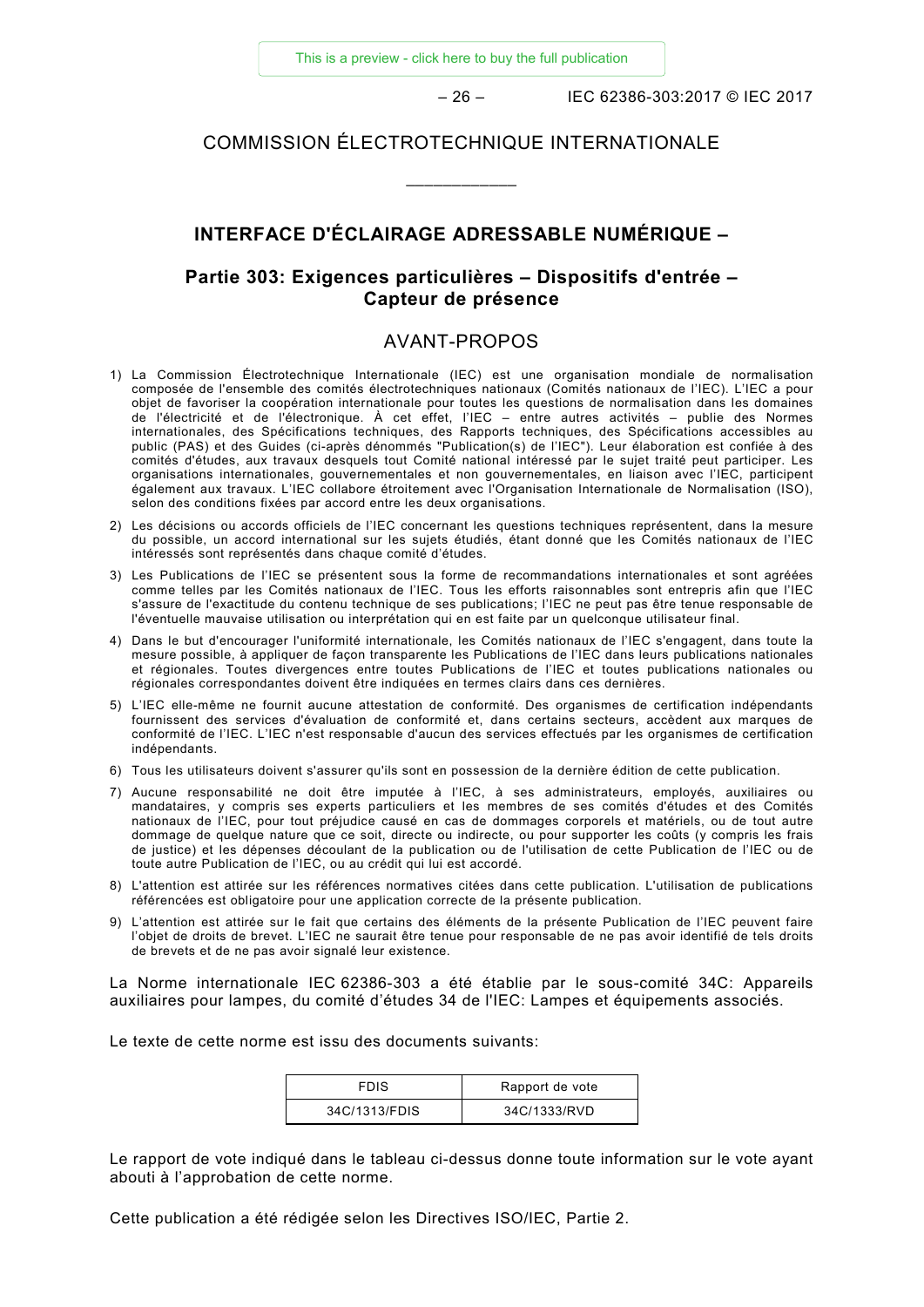IEC 62386-303:2017 © IEC 2017 – 27 –

La présente Partie 303 de l'IEC 62386 est destinée à être utilisée conjointement avec les parties suivantes:

- Partie 101, qui contient des exigences générales pour les composants de système;
- Partie 103, qui contient des exigences générales pour les dispositifs de commande.

Une liste de toutes les parties de la série IEC 62386, publiées sous le titre général: *Interface d'éclairage adressable numérique*, est disponible sur le site web de l'IEC.

Le comité a décidé que le contenu de cette publication ne sera pas modifié avant la date de stabilité indiquée sur le site web de l'IEC sous "http://webstore.iec.ch" dans les données relatives à la publication recherchée. À cette date, la publication sera

- reconduite,
- supprimée,
- remplacée par une édition révisée, ou
- amendée.

**IMPORTANT – Le logo** *"colour inside"* **qui se trouve sur la page de couverture de cette publication indique qu'elle contient des couleurs qui sont considérées comme utiles à une bonne compréhension de son contenu. Les utilisateurs devraient, par conséquent, imprimer cette publication en utilisant une imprimante couleur.**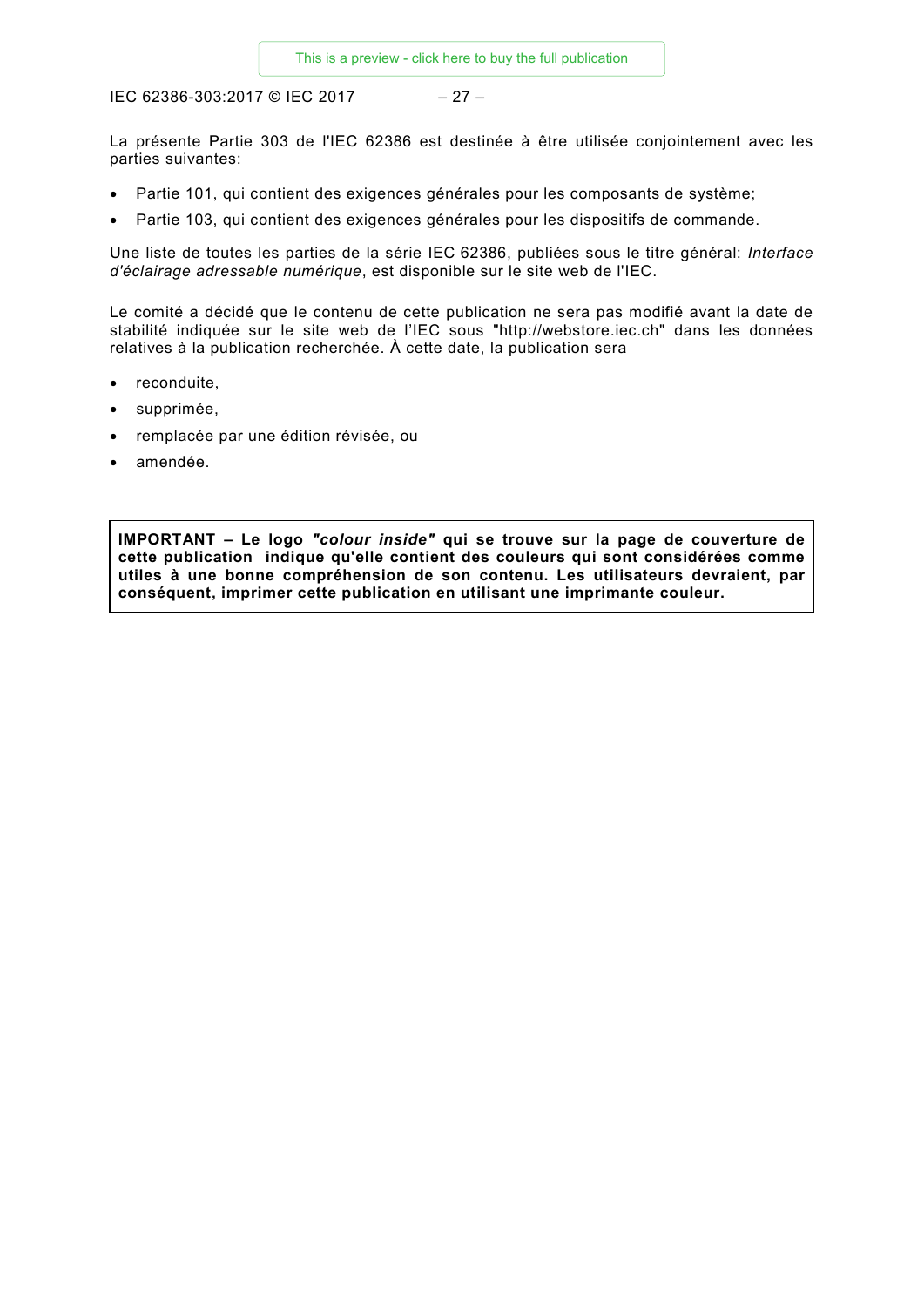– 28 – IEC 62386-303:2017 © IEC 2017

#### INTRODUCTION

<span id="page-12-0"></span>L'IEC 62386 est composée de plusieurs parties désignées en référence en série. Les parties de la série 1xx constituent les spécifications de base. La Partie 101 contient les exigences générales relatives aux composants de système, la Partie 102 étend ces informations avec les exigences générales relatives aux appareillages de commande et la Partie 103 étend ces informations avec les exigences générales relatives aux dispositifs de commande.

Les parties de la série 2xx étendent les exigences générales relatives aux appareillages de commande aux extensions spécifiques aux lampes (principalement pour la rétrocompatibilité avec l'Édition 1 de l'IEC 62386) et aux caractéristiques spécifiques aux appareillages de commande.

Les parties de la série 3xx étendent les exigences générales relatives aux dispositifs de commande aux extensions spécifiques aux dispositifs d'entrée décrivant les types d'instances ainsi que certaines caractéristiques communes qui peuvent être combinées à plusieurs types d'instances.

Cette première édition de l'IEC 62386-303 est destinée à être utilisée conjointement avec l'IEC 62386-101:2014, l'IEC 62386-101:2014/AMD1:—, l'IEC 62386-103:2014 et l'IEC 62386-103:2014/AMD1:—. La présentation de l'IEC 62386 en parties publiées séparément facilitera les futurs amendements et révisions. Des exigences supplémentaires seront ajoutées en fonction des besoins identifiés.

La structure des normes est représentée sous forme de graphique dans la [Figure 1](#page-12-1) cidessous.



#### **Figure 1 – Présentation graphique générale de l'IEC 62386**

<span id="page-12-1"></span>Le présent document, et les autres parties qui composent la série IEC 62386-300, tout en faisant référence à un article quelconque de l'IEC 62386-1XX, spécifient la mesure dans laquelle un article s'applique; les parties contiennent également des exigences supplémentaires, s'il y a lieu.

Lorsque les exigences d'un article quelconque de l'IEC 62386-1XX sont mentionnées dans le présent document au moyen de la phrase «Les exigences de l'Article «n» de l'IEC 62386-1XX s'appliquent», celle-ci doit être interprétée en ce sens que toutes les exigences de l'article en question de la Partie 1XX s'appliquent, à l'exception de celles qui sont clairement inapplicables.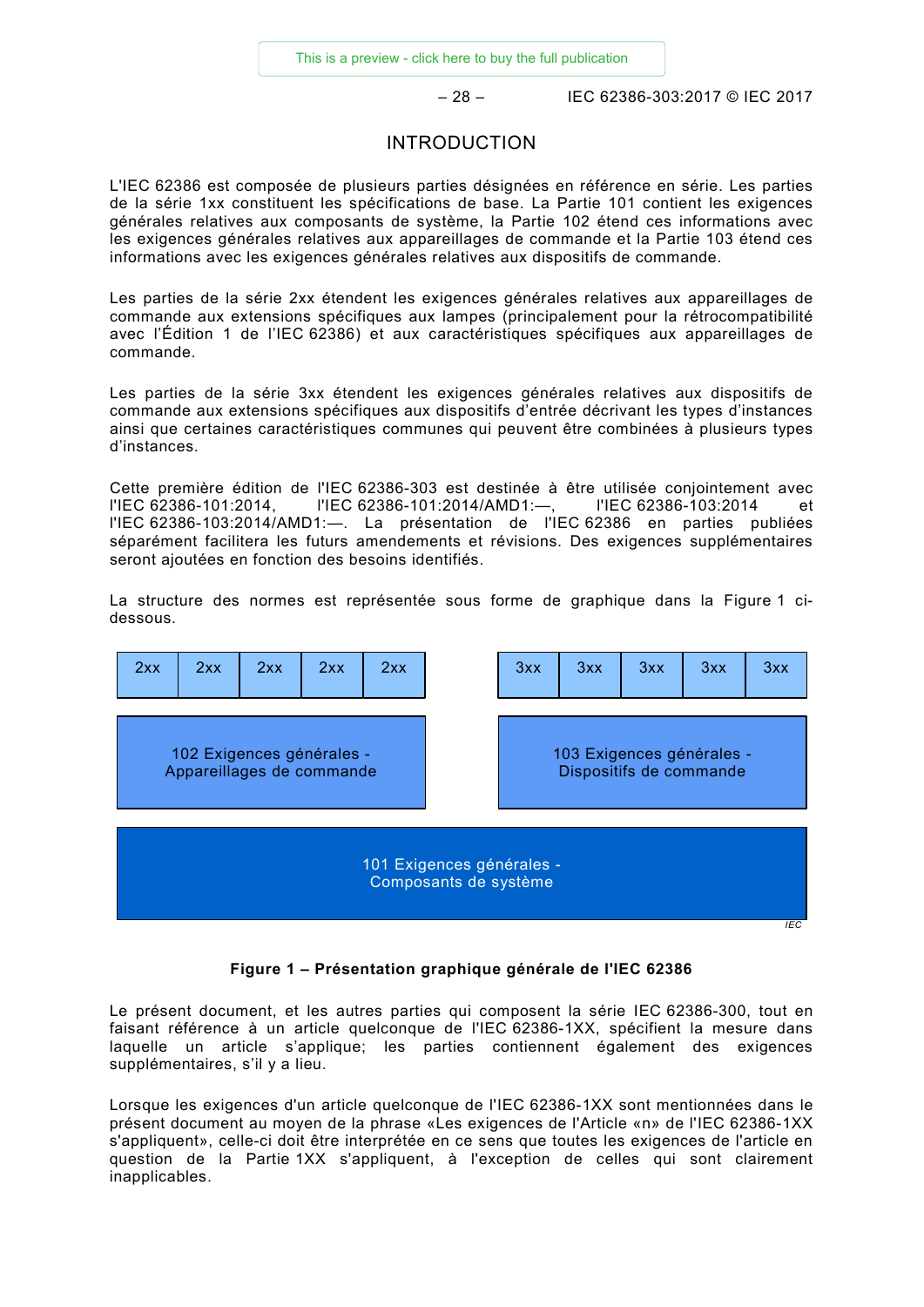IEC 62386-303:2017 © IEC 2017 – 29 –

L'objet de la normalisation de l'interface de commande des dispositifs de commande est de parvenir à une coexistence et à un fonctionnement à plusieurs maîtres compatibles entre l'appareillage électronique et les dispositifs de commande d'éclairage, en dessous du niveau des systèmes de gestion d'immeubles. Le présent document décrit une méthode de mise en œuvre des capteurs de présence.

Tous les nombres utilisés dans le présent document sont des nombres décimaux, sauf indication contraire. Les nombres hexadécimaux sont donnés dans le format 0xVV, où VV est la valeur. Les nombres binaires sont donnés dans le format XXXXXXXXb ou dans le format XXXX XXXX, où X est 0 ou 1; "x" dans les nombres binaires signifie que "la valeur n'a pas d'influence".

Les expressions typographiques suivantes sont utilisées:

Variables: *"variableName"* ou *"variableName[3:0]"*, qui donne uniquement les bits 3 à 0 de *"variableName"*.

Plage de valeurs: [lowest, highest]

Commande: "COMMAND NAME"